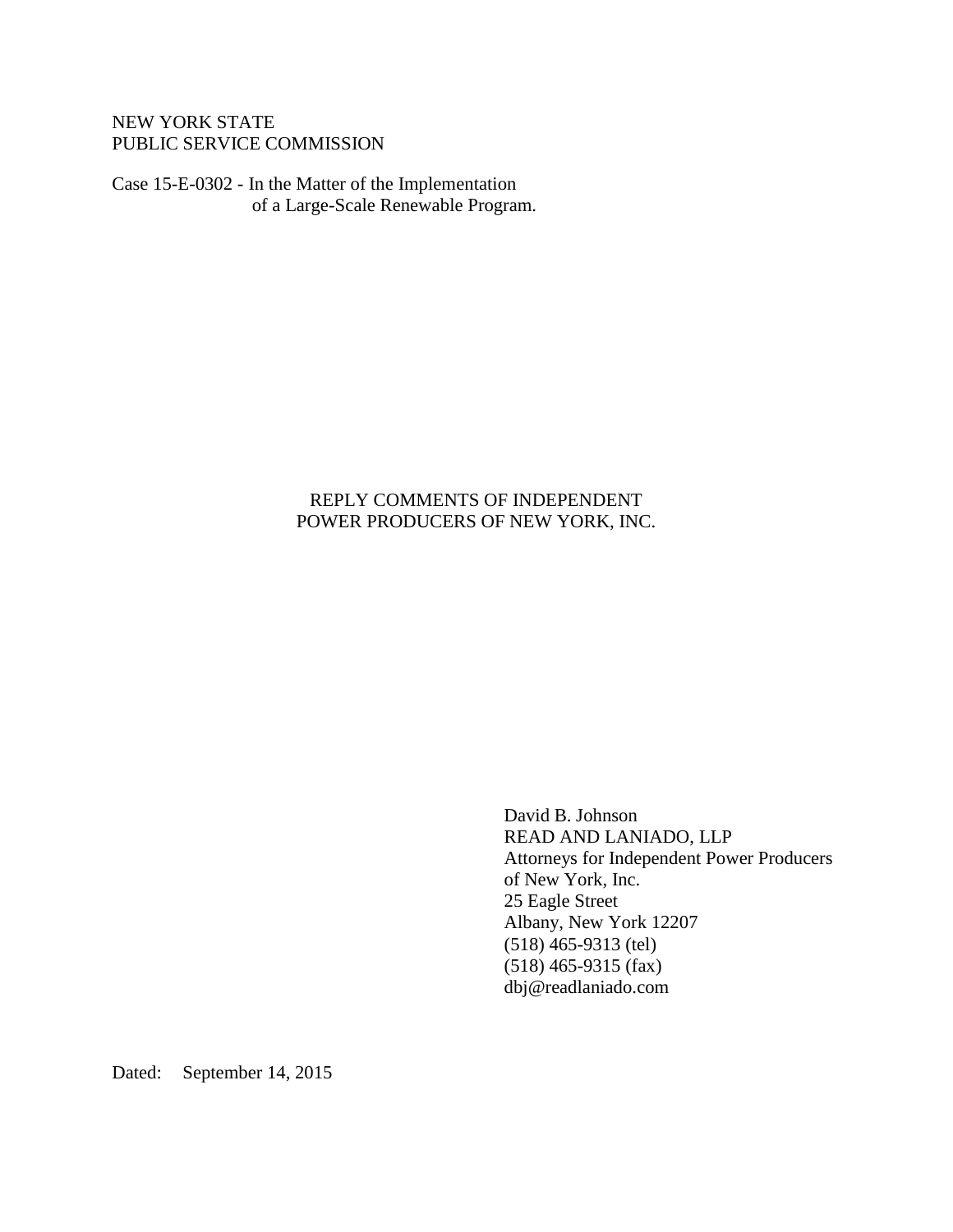## NEW YORK STATE PUBLIC SERVICE COMMISSION

Case 15-E-0302 - In the Matter of the Implementation of a Large-Scale Renewable Program.

### REPLY COMMENTS OF INDEPENDENT POWER PRODUCERS OF NEW YORK, INC.

Pursuant to the Secretary's notices soliciting, and extending the deadline to file, initial and reply comments, in the above-captioned proceeding, Independent Power Producers of New York, Inc. ("IPPNY") hereby offers its reply comments to certain initial comments that were submitted on the report, entitled "Large-Scale Renewable Energy Development in New York: Options and Assessment" ("Report"), filed with the New York State Public Service Commission ("Commission") by the New York State Energy Research and Development Authority  $("NYSERDA").$ <sup>1</sup> Specifically, IPPNY has limited its reply comments to responding to the comments of a small subset of parties, the Indicated Joint Utilities, $<sup>2</sup>$  which advocated that electric</sup> distribution companies ("EDCs") should be allowed to re-enter the generation business and own large scale renewable resources ("LSRs"), and to the comments of H.Q. Energy Services (U.S.) Inc. ("HQUS"), which advocated that large imported hydropower owned by the Canadian state government should be eligible for New York State LSR incentives. As discussed below, the Commission should reject the arguments supporting utility-owned generation ("UOG") and incentives for Canadian government-owned hydropower.

<sup>&</sup>lt;sup>1</sup> IPPNY's comments do not necessarily reflect the views of individual members of IPPNY.

<sup>&</sup>lt;sup>2</sup> The Indicated Joint Utilities are Central Hudson Gas and Electric Corporation, Consolidated Edison Company of New York, Inc. ("Con Edison"), Niagara Mohawk Power Corporation d/b/a National Grid ("National Grid"), and Orange and Rockland Utilities, Inc.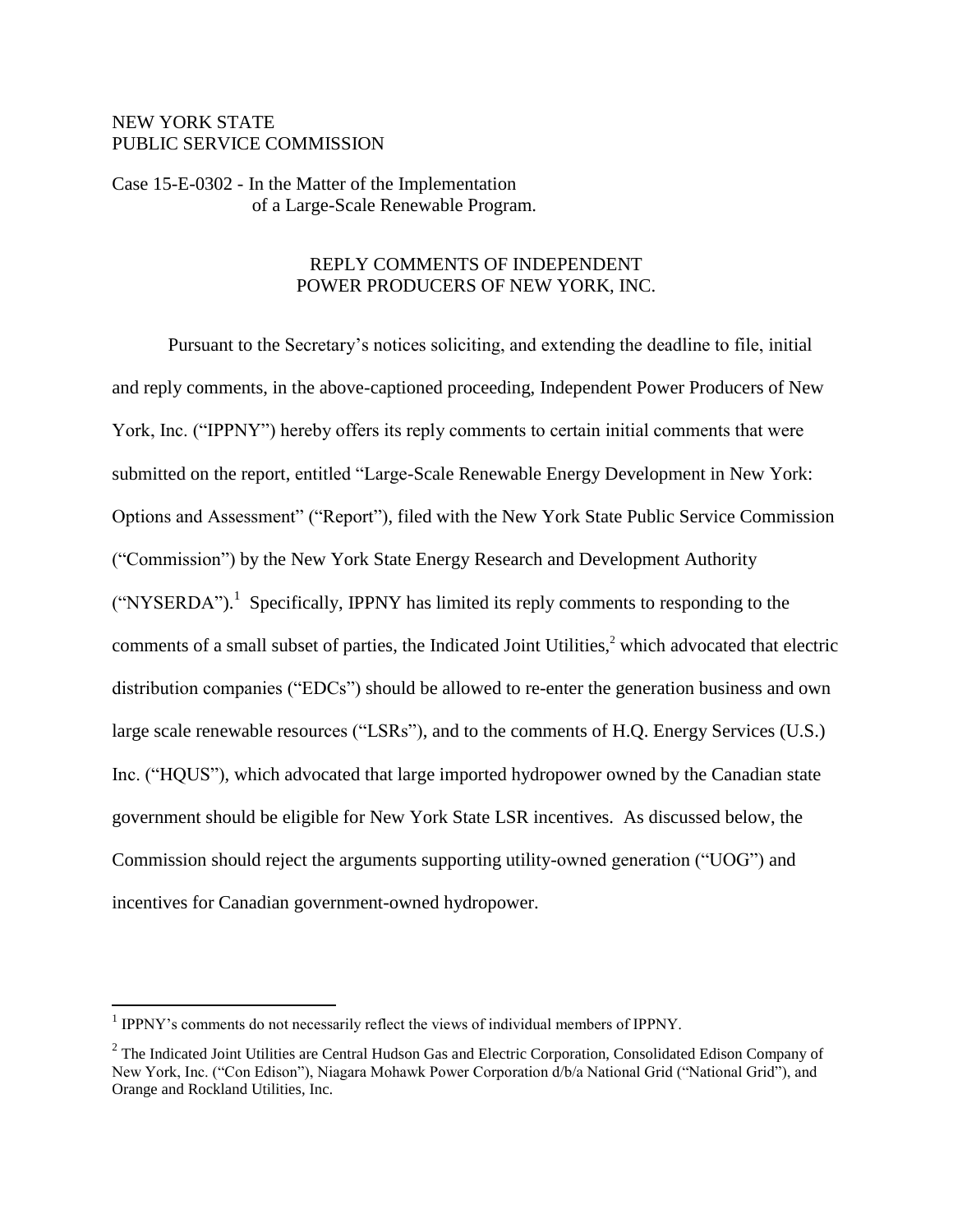#### **I. EDCs Should Not Be Permitted to Own LSRs.**

Generally, the Indicated Joint Utilities pointed to the same faulty grounds to justify UOG that EDCs have made, and the Commission rejected, in the past. Tellingly, of the approximately 40 parties that submitted comments, only the EDCs strongly supported UOG. As IPPNY addressed in its initial comments on the Report, allowing UOG would be a major step backward from years of Commission policy that (i) private investors have a greater incentive to lower costs than EDCs under cost of service regulation, (ii) private investors and their shareholders should bear the risks of generation ownership, and (iii) transmission and distribution ("T&D") should be separated from generation to eliminate the potential that EDCs that own generation could exercise vertical market power ("VMP") to the detriment of wholesale competitive electricity markets and consumers.<sup>3</sup> Not surprisingly, the Indicated Joint Utilities completely ignore the Commission's long-standing policies as if they never existed.

The Indicated Joint Utilities oppose being required to enter into contracts with private developers,<sup>4</sup> asserting that NYSERDA found that UOG is "the most cost-effective option for customers."<sup>5</sup> In fact, NYSERDA stated that its "current financial analysis shows privatelyowned projects with bundled PPAs deliver the lowest-cost solution and that financial tools such

<sup>3</sup> Case 96-E-0900 *et al.*, *In the Matter of Orange & Rockland Utilities, Inc.'s Plans for Electric Rate Restructuring Pursuant to Opinion 96-12,* Appendix I, Statement of Policy Regarding Vertical Market Power (July 17, 1998) ("VMP Order"); Appendix I ("VMP Statement").

<sup>&</sup>lt;sup>4</sup> The Indicated Joint Utilities also argued that power purchase agreements ("PPAs") burden EDCs with extensive risk that lower their credit ratings and raise their cost of capital. While IPPNY opposed bundled PPAs for LSRs in its initial comments, it advocated for long-term contracts for renewable energy credits ("RECs") for private developers of LSRs. If the Commission orders EDCs to meet a REC procurement obligation, the risks of long-term REC contracts can be mitigated by adopting policies that guarantee that EDCs will recover the costs of such contracts at the time of contract execution. New York State Electric and Gas Corporation ("NYSEG") and Rochester Gas & Electric Corporation ("RGE") advocated for such policies in their initial comments. See NYSEG/RGE Comments at 9.

<sup>5</sup> Indicated Joint Utilities Comments at 2.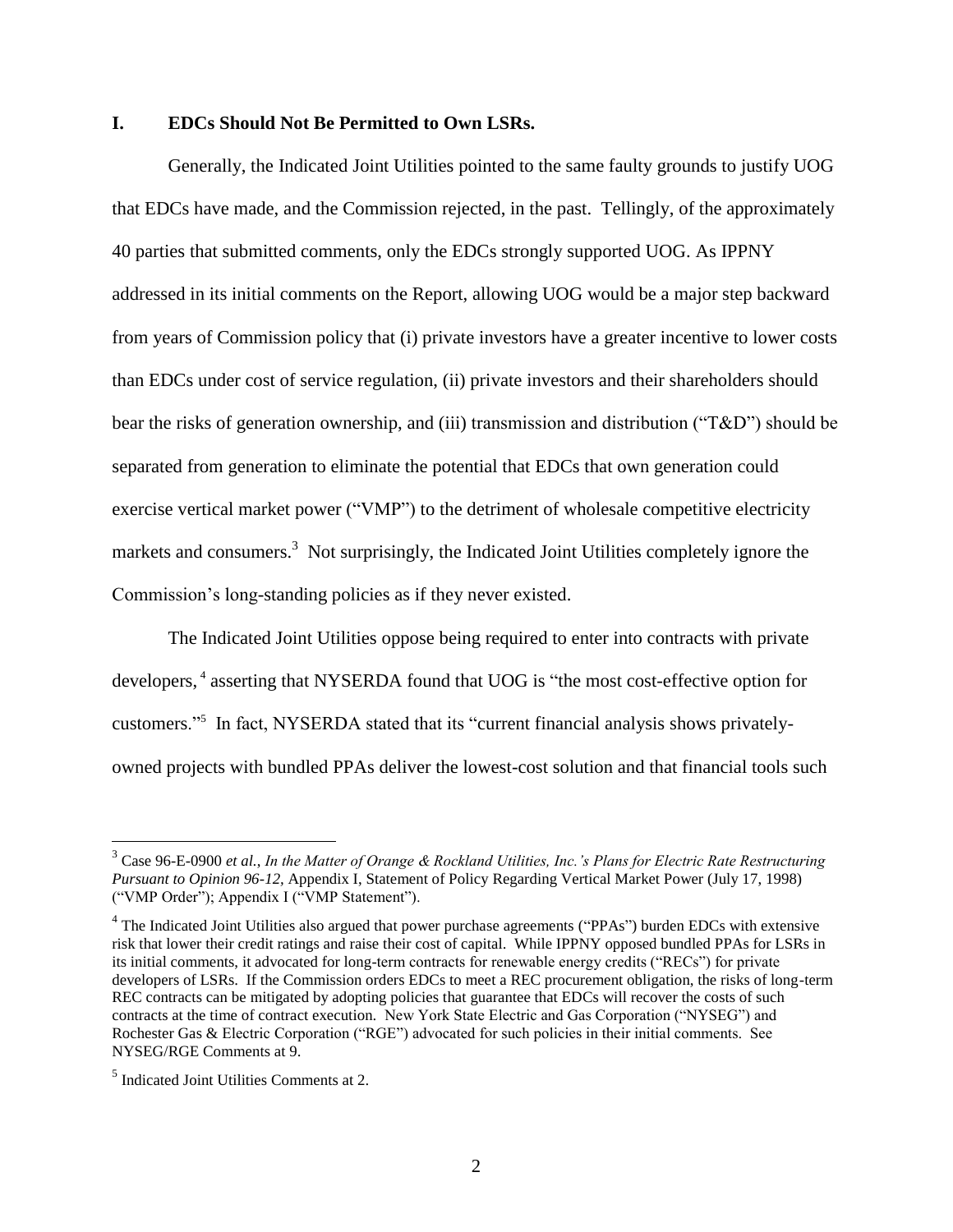as YieldCos can drive costs down further."<sup>6</sup> While NYSERDA theorized that at some future time circumstances may exist where UOG could achieve the lowest costs,<sup>7</sup> it stated that "greater competition among all types of project developers and owners is likely to result in the selection of the lowest-cost projects."<sup>8</sup> Thus, EDCs must be driven by competition to lower costs.

Although competition was a central element in NYSERDA's recommendations, the Indicated Joint Utilities objected to having to compete against private developers to build projects, arguing that comparing UOG to PPAs is an "apples-to-oranges" exercise that does not allow for a fair comparison."<sup>9</sup> Instead, the Indicated Joint Utilities proposed that they could work cooperatively with private companies that would compete against each other to develop projects for the EDCs which would own them. The Indicated Joint Utilities provided no evidence that companies that have the expertise and experience developing LSRs will be interested in developing projects and then walking away from them upon completion of project construction. The Indicated Joint Utilities' proposal is not realistic as private developers are in the business of owning and operating projects and will be competing for long-term contracts to develop projects that they will own and operate in the State. Indeed, the Indicated Joint Utilities recognized this as major concern. They stated that "conducting both processes in parallel may encourage developers to selectively bid projects to the detriment of customers, by offering only the best performing, more profitable sites in the PPA solicitation, while at the same time bidding only those less economic projects to the utility purchase solicitation."<sup>10</sup> The Indicated Joint

<sup>6</sup> LSR Report

<sup>7</sup> *Id.* at 4.

<sup>8</sup> *Id.*

<sup>&</sup>lt;sup>9</sup> Indicated Joint Utilities Comments at 10.

<sup>10</sup> *Id.*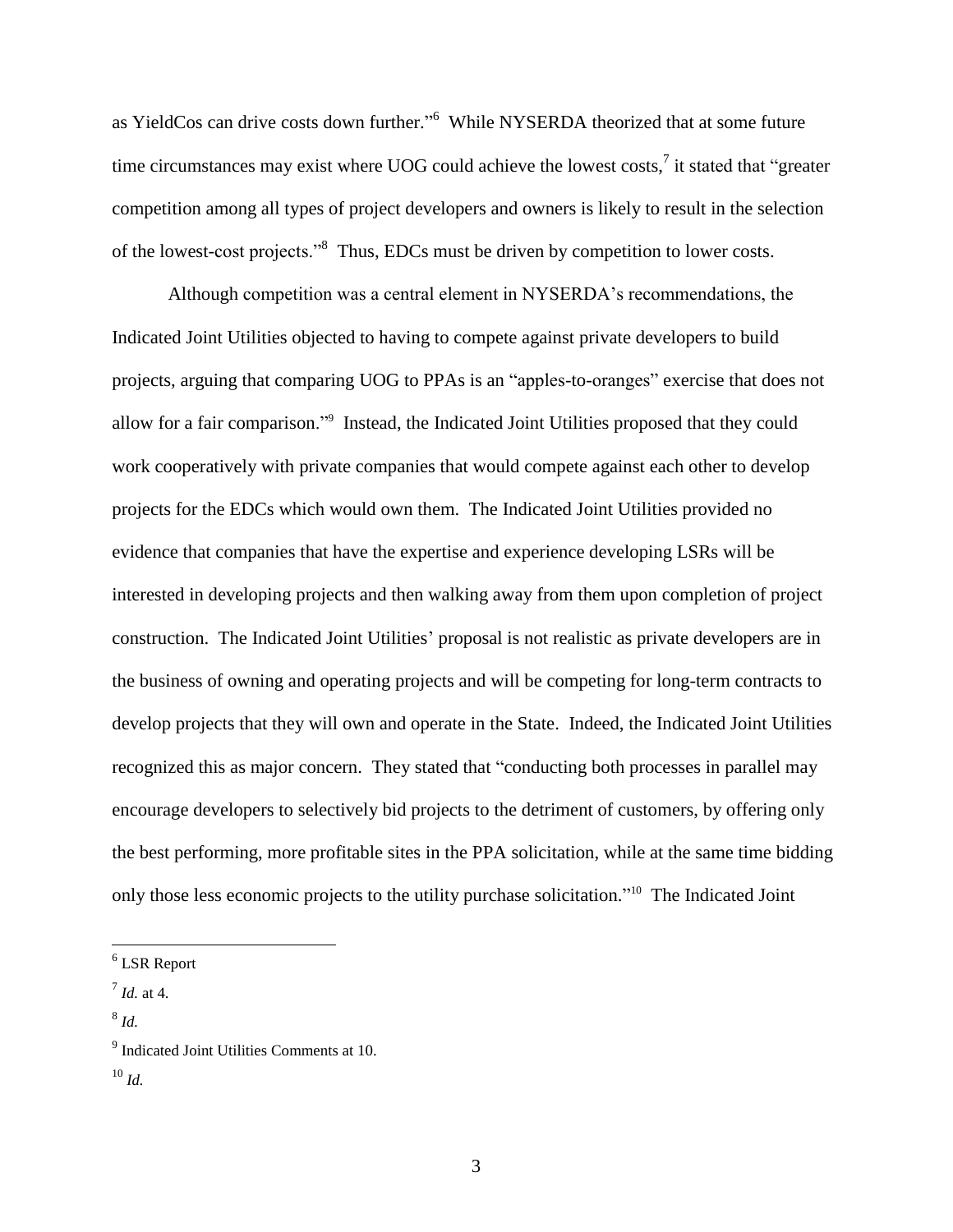Utilities are silent on what role private LSR developers will have, other than acting as construction contractors for projects that the EDCs will buy and own.

Essentially, the Indicated Joint Utilities want to dominate the ownership of LSRs, returning the EDCs to the vertically integrated monopolies they were before the Commission's transition to competitive markets. If EDCs are allowed to own LSR and recover costs via costof-service rates, it will chill private investment in the State, which would do immense harm to the market. As private investment is discouraged, EDCs, which are typically unresponsive to price efficiencies and reluctant to innovate, will dominate the development of LSRs. Once this cycle begins, it will become a self-fulfilling prophecy. Less merchant involvement will produce more monopoly domination, which, in turn, will produce even less merchant investment. As the Commission has found and IPPNY has consistently demonstrated in various proceedings,  $11$ energy services should be provided cost-effectively by private developers on a competitive basis rather than by EDCs through rate-of-return regulation. This approach ensures that private investors, not captive ratepayers, bear investment risks and that uneconomic projects—whose suppressive impacts may harm the private developers that must rely on competitive markets for their survival—are not developed.

As the New York Independent System Operator, Inc. ("NYISO") discussed in its comments, UOG also effectively insulates LSRs from wholesale market pricing signals, adversely impacting both the functioning of the wholesale markets and reliability of the State's

<sup>11</sup> *See* Case 14-E-0302, *Petition of Consolidated Edison Company of New York, Inc. for Approval of Brooklyn Queens Demand Management Program*, Comments of Independent Power Producers of New York, Inc. (Oct. 6, 2014), at 2–3, 14–15; Case 14-M-0101, *Proceeding on Motion of the Commission in Regard to Reforming the Energy Vision*, IPPNY Comments (Sept. 22, 2014), at 6, 12–15; Case 14-M-0101, *supra*, IPPNY Comments (July 18, 2014), at 8–16.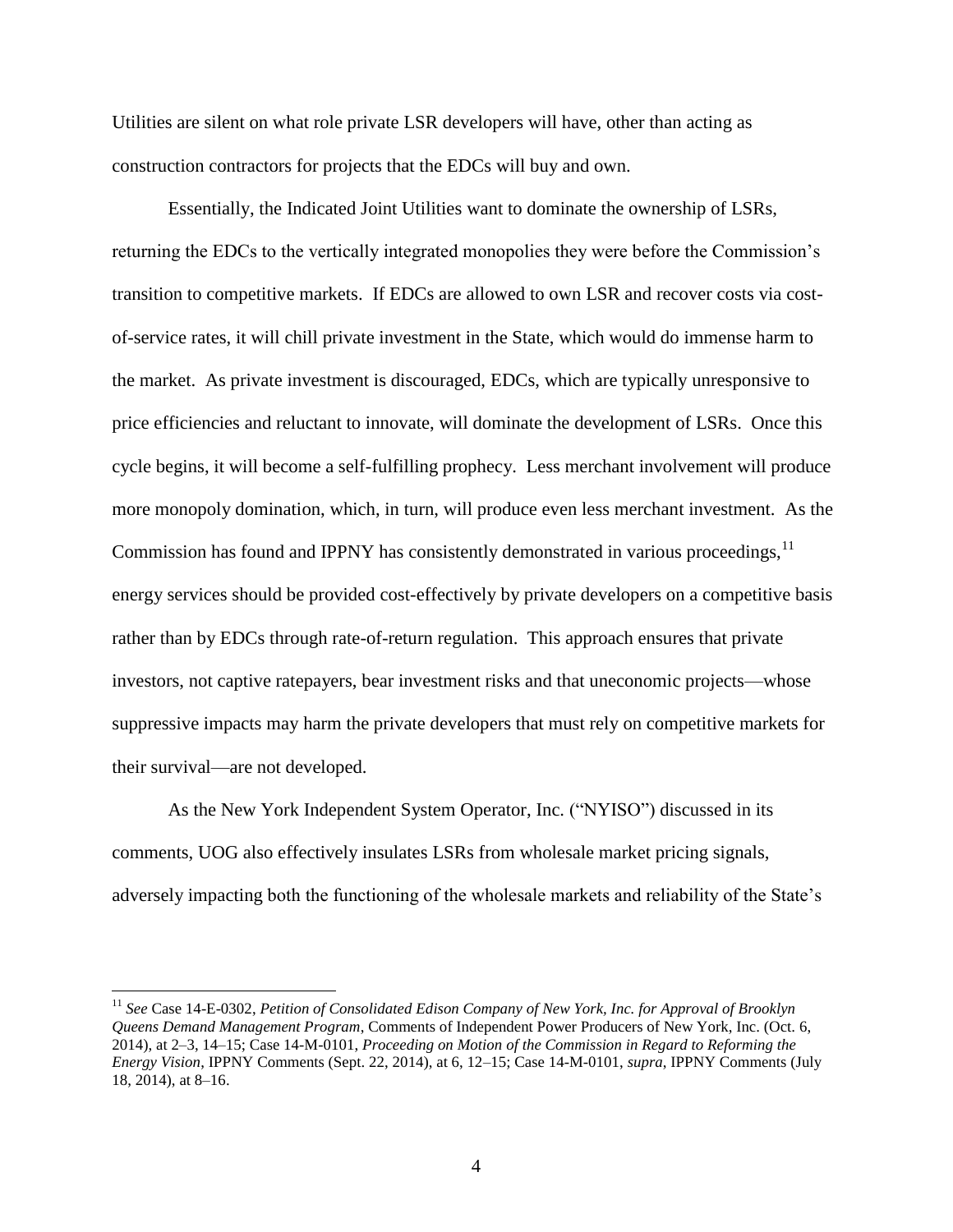electric system.<sup>12</sup> Prohibiting UOG also ensures that EDCs are not able to exercise VMP to the detriment of competitive markets and consumers. Thus, the Commission should reaffirm its commitment to these principles by continuing its long-standing prohibition on UOG.

### **II. Canadian Government-Owned Large-Scale Hydropower Should Remain Ineligible for New York State LSR Incentives.**

In its comments, HQUS, the United States subsidiary of the Canadian state-owned Hydro-Québec ("HQ"), advocates for New York State incentives for large hydropower resources, such as those owned by HQ. HQUS describes HQ as a company operating 37,000 MW of installed capacity, 99% of which is hydro.<sup>13</sup> It claims that providing incentives to Canadian hydropower "can improve the value of new transmission projects to New York in two ways."<sup>14</sup> In prior comments to the Commission in the Renewable Portfolio Standard ("RPS") case, HQUS stated that RPS incentives could assist the completion of the proposed Champlain Hudson Power Express transmission project ("CHPE").<sup>15</sup> The CHPE is a 1,000 megawatt highvoltage merchant transmission line being proposed to interconnect Quebec, Canada with New York City.

IPPNY opposes HQUS's proposal for New York to provide incentives to subsidize Canadian government-owned hydropower and costly new transmission facilities to wheel this government-owned hydropower from Canada to New York. The Commission should not adopt policies requiring New York State ratepayers to subsidize the Canadian government to build hydroelectric plants. HQ's government-owned resources are on an un-level playing field in

<sup>&</sup>lt;sup>12</sup> Comments of the NYISO, at 4.

<sup>&</sup>lt;sup>13</sup> Comments of HQUS, at 2.

<sup>14</sup> *Id.* at 3.

<sup>15</sup> Case 03-E-0188, *Proceeding on Motion of The Commission Regarding a Retail Renewable Portfolio Standard*, Comments of H.Q. Energy Services (U.S.) Inc. (Oct. 28, 2013), at 3.